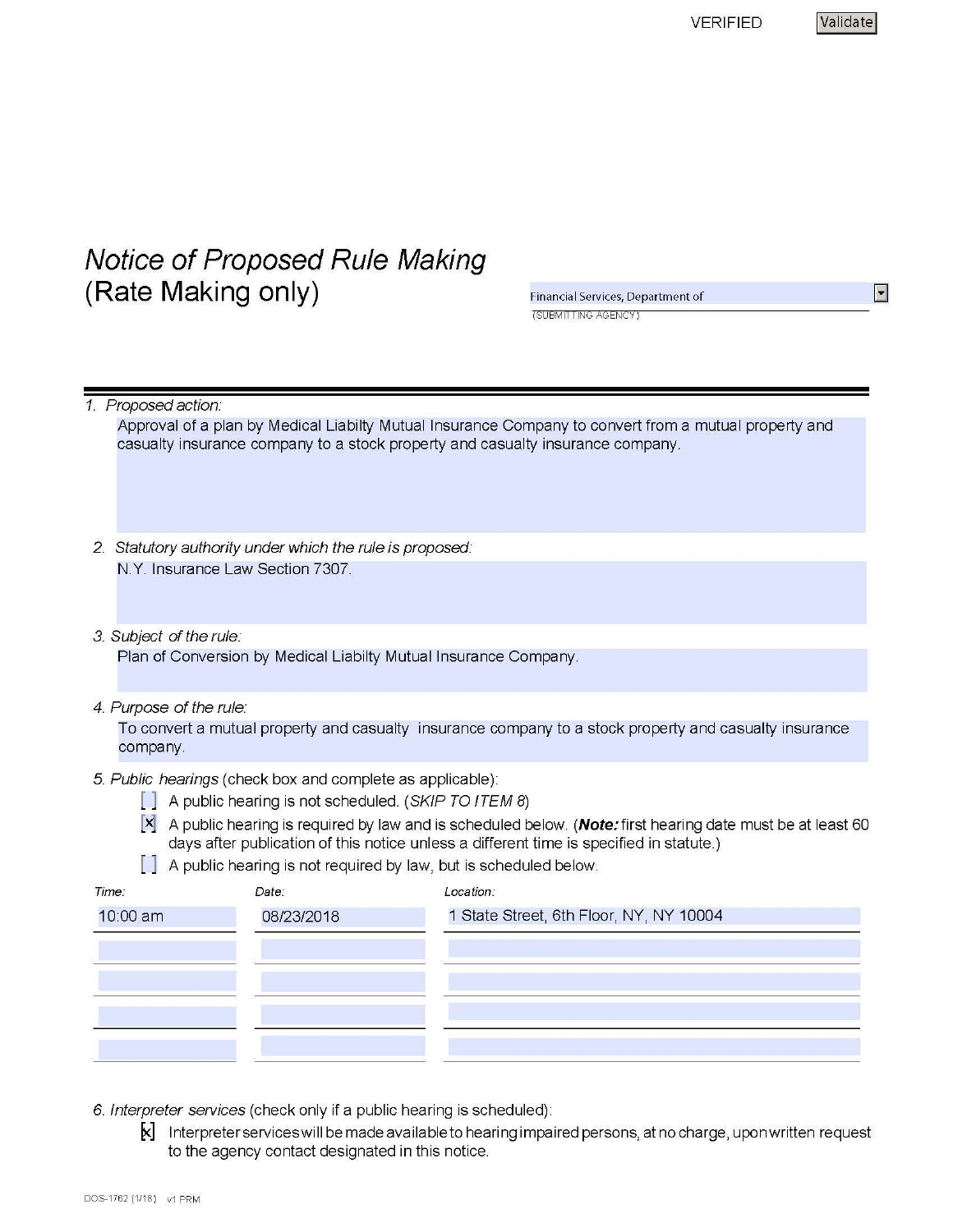| <b>NOTICE OF PROPOSED RULE MAKING (Rate Making) (1/18)</b> |          | PAGE 2 OF 3 |
|------------------------------------------------------------|----------|-------------|
|                                                            | VERIFIED | Validate    |

7. Accessibility (check appropriate box only if a public hearing is scheduled):

- [x] All public hearings have been scheduled at places reasonably accessible to persons with a mobility impairment.
- [ ] Attached is a list of public hearing locations that are **not** reasonably accessible to persons with a mobility impairment. An explanation is submitted regarding diligent efforts made to provide accessible hearing sites.
- 8. Terms ofrule (SELECT ONE SECTION):

 $\mathscr{D}$ 

- A.  $[\mathsf{x}]$  The full text of the rule is attached because it does not exceed 2,000 words.
- B. [ ] A summary of the rule is attached because the full text of the rule exceeds 2,000 words. Web posting of full text of such rule is not required [SAPA §202(1 )(a)].
- c. [ ] Pursuant to SAPA §202(7)(b), the agency elects to print a description of the subject, purpose and substance of the rule as defined in SAPA §102(2)(a)(ii) [Rate Making]. Web posting of full text of such rule is not required [SAPA §202(1)(a)].
- 9. The text of the rule and any required statements and analyses may be obtained from:

| Agency contact     | <b>Bernard Lott</b>                  |         |
|--------------------|--------------------------------------|---------|
| <b>Agency Name</b> | NYS Department of Financial Services |         |
| Office address     | 1 State Street                       |         |
|                    | New York, NY 10004                   |         |
| Telephone          | (212) 709-7763                       | E-mail: |

10. Submit data, views or arguments to (complete only if different than previously named agency contact):

|                | ar mentent and the state are multiple in the collection and in the community for a created international and community |                                         |
|----------------|------------------------------------------------------------------------------------------------------------------------|-----------------------------------------|
| Agency contact | Linda Krebs                                                                                                            |                                         |
| Agency name    | NYS Department of Financial Services                                                                                   |                                         |
| Office address | 1 State Street                                                                                                         |                                         |
|                | New York, NY 10004                                                                                                     |                                         |
| Telephone      | (212) 480-5191                                                                                                         | E-mail: mimicdemutualization@dfs.ny.gov |

11. Public comment will be received until:

[] 60 days after publication of this notice (MINIMUM public comment period).

[x] 5 days after the last scheduled public hearing required by statute (MINIM UM, with required hearing).

- $\begin{bmatrix} \end{bmatrix}$  Other: (specify)
- 12. A prior emergency rule making for this action was previously published in the **Letter Action and the state of** issue of the Register, I.D. No. \_ \_\_\_\_\_\_\_ \_ \_\_\_
- 13. Additional matter required by statute:
	- [] Yes (include below material required by statute).

**[x]** No additional material required by statute.